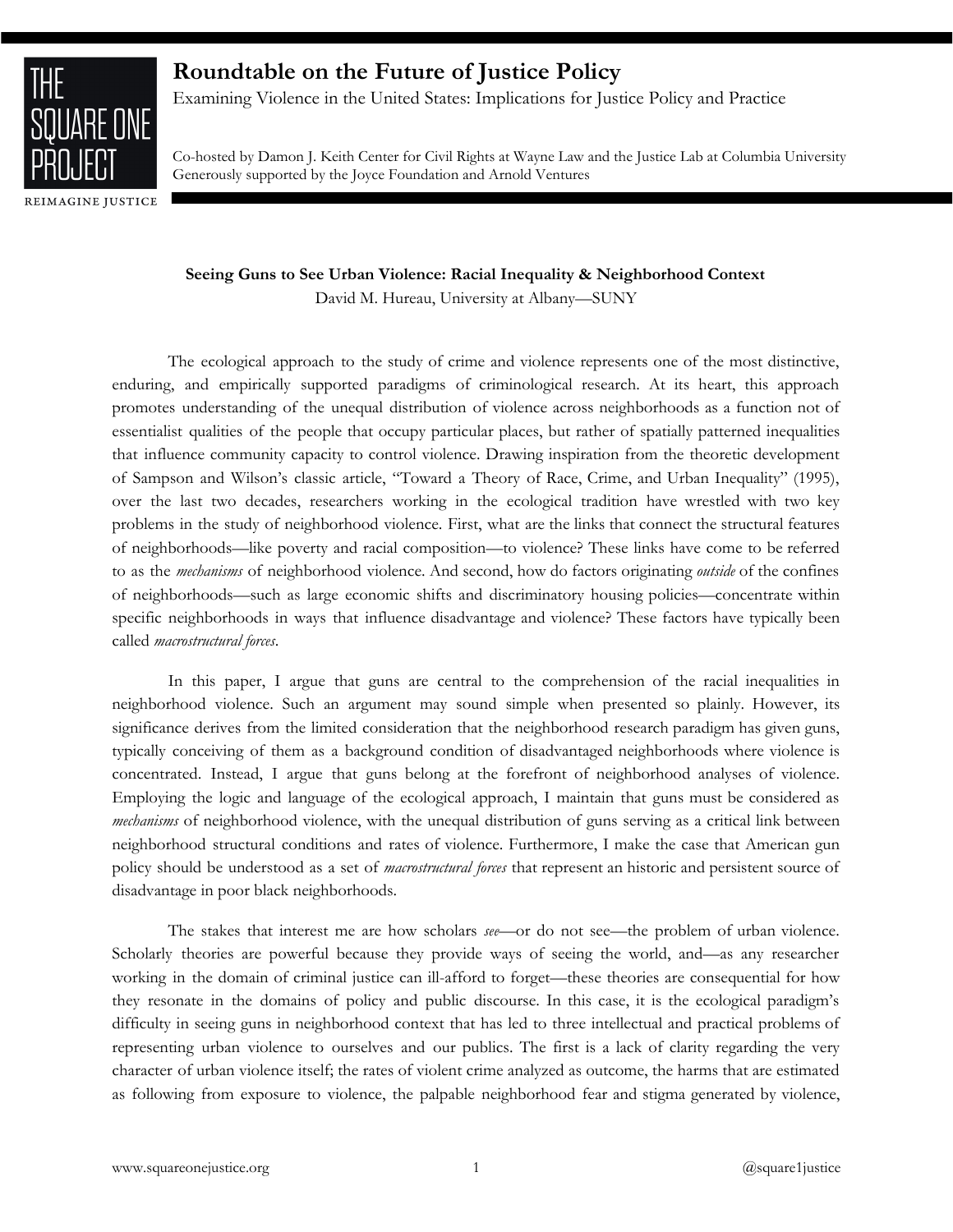and the actual damage to human flesh and bone—all are overwhelmingly produced by *guns*. The second is a misrecognition of the prevalence of guns in disadvantaged neighborhoods as a product principally of criminal demand—even if such demand is structured by multiple inequalities—rather than patterned by racialized gun policies with historic and contemporary roots. And third, without a clear accounting of guns in neighborhood context, the leading mechanisms of the ecological paradigm—such as neighborhood codes of violence—risk implying that those in disadvantaged neighborhoods are dispositionally inclined to violence, seamlessly attaching to longstanding stereotypes of black criminalit y (Muhammad, 2010). In contrast, a summary image of the neighborhood context of violence consciously determined to see guns as a source of structural inequality can help the ecological paradigm better elaborate its core proposition: the primacy of social context over people in explaining violence.

#### **The Ecological Approach: Seeing Race in Neighborhood Context**

In 1995, shortly after gun violence had peaked in many major American cities, Robert J. Sampson and William Julius Wilson put forward one of the most transformative practical and intellectual contributions in a long line of ecological research investigating the connection between community structure and rates of crime (e.g., Shaw & McKay, 1969 [1942]). In "Toward a Theory of Race, Crime, and Urban Inequality," Sampson and Wilson opened by challenging readers to accept that the violence in disadvantaged black neighborhoods was a real phenomenon. This was in many ways a radical proposition. At a time when many academics and practitioners rightly worried about drawing conclusions from overall *crime* statistics that could represent biases in policing and criminal justice processing—and thus (re)stigmatizing disadvantaged minority communities—Sampson and Wilson showed that racial inequality in involvement in serious *violence* was beyond dispute. Following a moment of pause to reconsider the veracity of race-specific homicide statistics, Sampson and Wilson upended the contemporary "statistical discourse" (Muhammad, 2010) surrounding urban violence that described such statistics as products of "black on black violence" (Wilson, 2005) driven by a demographic boom of young black superpredators (DiIulio, 1995; Fox, 1996). Instead of attributing intense racial disparities in homicide to black cultural pathology, manipulated police statistics, or simply choosing to ignore them altogether, Sampson and Wilson insisted that racial inequalities in violence were a product of the vastly different social circumstances in which blacks and whites lived. Thus, it made little sense to search for the cause of surging "black violence;" the causes of crime were invariant by race and could be found by exploring structural differences in community context—differences that were animated by a historical legacy of residential segregation.

Ultimately, the power of Sampson and Wilson's ecological-contextual approach was not simply that it offered a satisfying alternative to the typical racialized discourse on violent crime but that it was—and continues to be—fundamentally correct. Over the past two decades, a sizable research literature has emerged that has generally confirmed Sampson and Wilson's theoretic perspective. In the broadest strokes, this research has shown that: 1) neighborhood structural disadvantage consistently predicts violence (Peterson and Krivo, 2010; Pratt & Cullen, 2005; Sampson, 2012); 2) the relationship between neighborhood structural disadvantage and violence holds for predominantly black, white, and Latino neighborhoods (Peterson and Krivo,  $2010$ ; Sampson,  $2012$ ); 3) there is extreme inequality in neighborhood context by race that makes comparison practically impossible—in fact, the most disadvantaged white neighborhoods are typically better off than the least disadvantaged black neighborhoods (Hipp, 2007; Peterson and Krivo, 2010; Sampson, 2012); and, 4) enduring race-based disadvantage in neighborhood context—in terms of exposure to violence,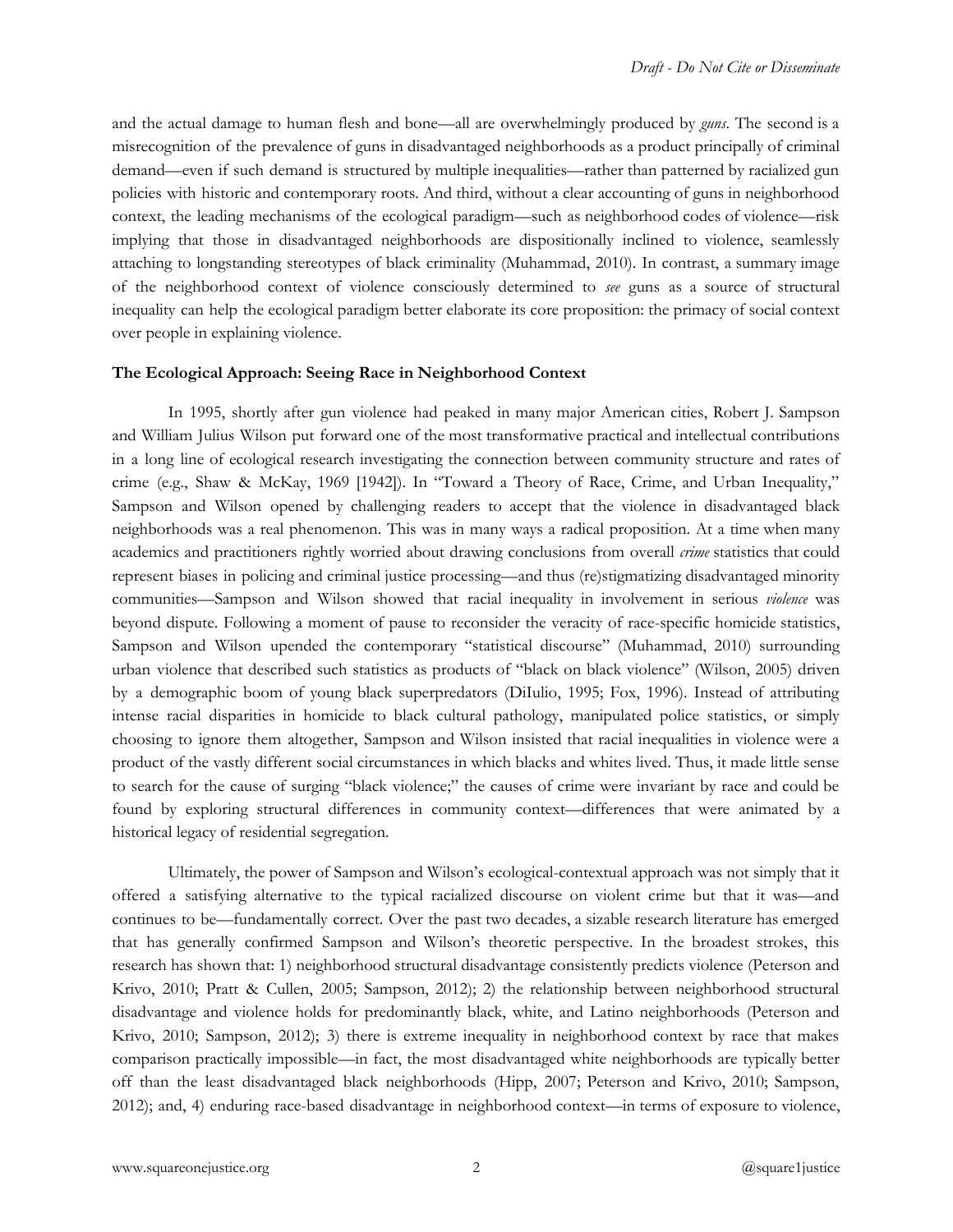poverty, and prospects for upward mobility—have persisted over the last two decades in spite of large structural shifts that have influenced American cities, such as the great crime decline and concentrated immigration from Latin America (Sampson, Wilson, and Katz, 2018).

Although supported by a powerful empirical base, there is still unfinished business in the evolution neighborhood research paradigm. The foremost unsolved problem is the identification of *mechanisms* that help to explain the association between unequal neighborhood conditions and violence (Peterson and Krivo, 2010; Sampson, 2013; Sampson, Wilson, and Katz, 2018). Empirical research has generally identified and tested (with support) cultural codes of violence (Anderson, 1999) and informal social control (Sampson, Raudenbush, and Earls, 1997) as key mechanisms that link neighborhood racial inequality to violence, but many more have been hypothesized or are logically implied by observed ecological dissimilarities in residential context. Research developments have especially prompted reconsideration of how the criminal justice system influences neighborhood racial inequality, as well as how the longstanding historic and political character of neighborhood inequalities might be implicated in violence.

The position I advance is that research into neighborhood gun use, access, and control can help to resolve some of the longstanding and emerging puzzles in ecological research. Guns can play a key role in facilitating the continued development the research into neighborhood violence by better specifying its mechanisms, through generating powerful examples of how local violence is patterned by higher order macrostructural forces, and ultimately, in helping to realize the potential of a theory of contextual causality in the study of violence (Sampson, 2013).

## **Guns as Mechanisms**

How are guns mechanisms for neighborhood violence? One line of argument flows from thinking of guns as the principal tool used for creating the anomalous violence problem that is concentrated in America's black and brown disadvantaged neighborhoods. This instrumental perspective, regards the comparatively high rates of deadly American violence as unattainable without the mechanical advantage afforded by guns. The second line of argument explored here trades thinking of how guns serve as concrete mechanisms for how they implicate in the *theoretical* mechanisms of community violence, especially the exercise of neighborhood informal social control.

Criminological and public health researchers have long drawn attention to the outsized role that guns play in shaping the character of American violence. More than two-thirds of homicides in the U.S. are committed by gun, and more gun homicides are committed each year in the U.S. than all other high-income Organization of Economic Co-operation and Development (OECD ) combined (Richardson and Hemenway, 2011). In 2017, there were more than  $14,000$  victims of gun homicide and over  $107,000$  people nonfatally wounded in gun assaults in the United States.<sup>1</sup>

That this exposure to serious violence is sharply stratified by race is a social fact of contemporary American society. Although American blacks make up approximately 13% of the population, they consistently account for more than half of homicide victims, producing a simple black-white homicide ratio

<sup>1</sup> See https://www.cdc.gov/injury/wisqars/index.html.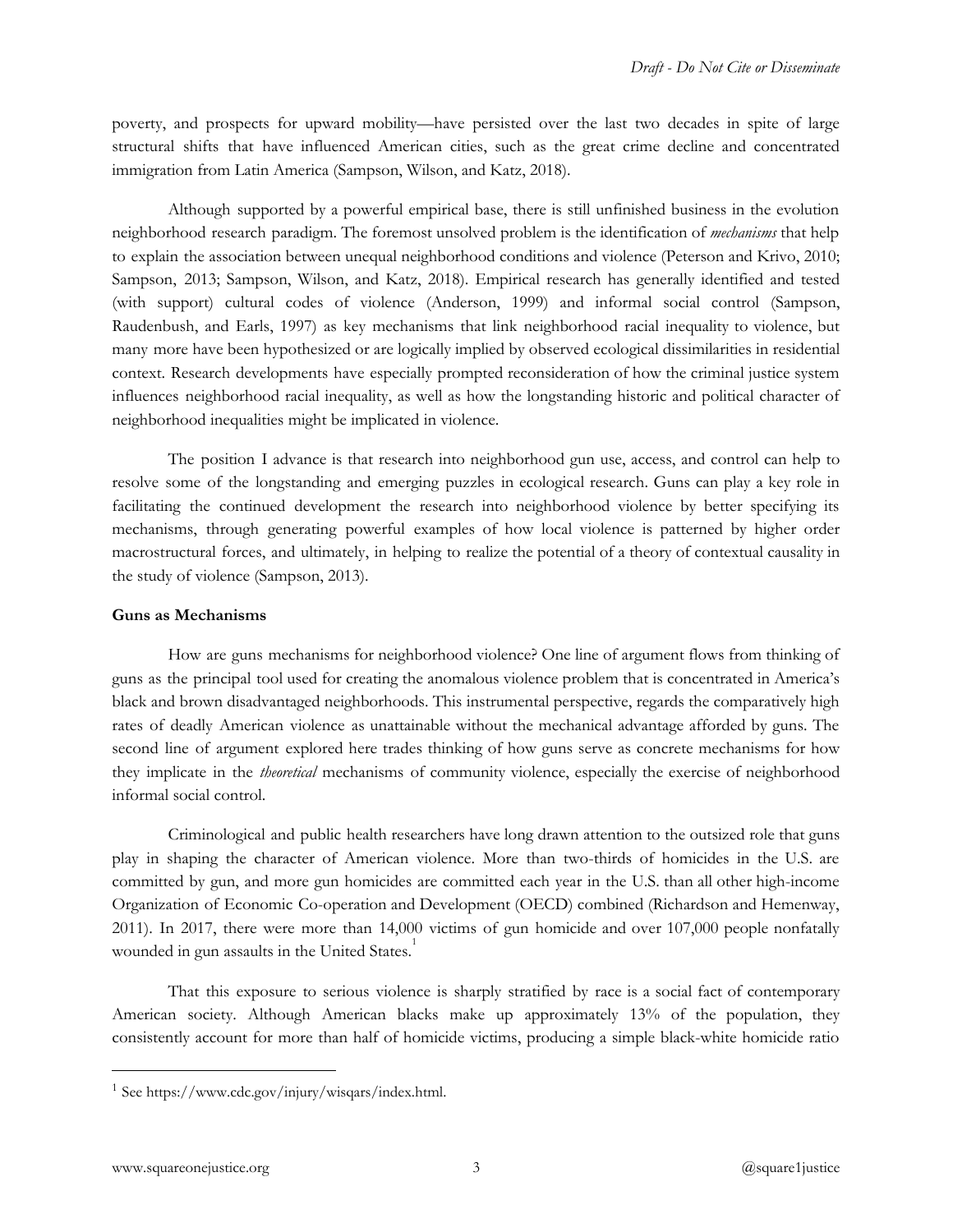that typically exceeds 7:1, in spite of recent historic declines in violence. This inequality in exposure to homicide is so significant that it accounts for more than 18% (more than one year of life) of the 5.44 year black-white life expectancy gap among men (Harper, Rushani, and Kaufman, 2012). What has been underappreciated is the role that guns play in underpinning these inequalities in life chances; between 2013 and 2017, 82.3% of the 44,523 black homicide victims were killed by guns compared with 58.6% of the 26,465 non-Hispanic white victims. For young black men—the modal category of homicide victims—well over 90% are killed by guns. These CDC figures only understate the extent of black homicide as well as the role that guns play in it because they are known to substantially undercount fatal police shootings.

What should be made of this brutal association between guns and lethal violence? Medical professionals and public health researchers have long accepted the link between the kind of weapon used in assault and the probability of death (Braga and Cook, 2018) but policy consensus has lagged behind, held up by the subterfuge debate over murderous *intent* embodied in the shibboleth, "guns don't kill people, people kill people." In a series of papers dating back a half century, Franklin Zimring compared Chicago gun attacks with knife attacks to show that murderous intent was difficult to ascertain—but it was as least as present in knife attacks as gun attacks. Still, guns produced a fatal outcome five times more often than knives (Zimring, 1968). In a follow-up study focused on shootings, Zimring further addressed the ambivalent nature of intent. He found that fatal and nonfatal shootings resembled one another in virtually all observable ways; whether the victim lived or died appeared to be mostly a matter of luck . In this stochastic process, the main systematic factor that influenced shooting fatality was the caliber of the gun used, with larger caliber guns associated with greater likelihood of fatality (Zimring, 1972). Braga and Cook (2018) recently produced a functional replication of Zimring's study using improved shooting data from Boston and more sophisticated analytic techniques; this study too found that shootings with larger caliber guns were associated with lethality, even though they were no more accurate or likely to result in multiple shooting wounds than their smaller caliber counterparts.

This research forcefully emphasizes that the type of weapon used—and even the type of *gun* used—is a critical matter of concern for scholars and practitioners in the area of urban violence. They further suggest that the distribution of different types of weapons across e cological context is important for shaping overall rates of violence. From this perspective, the concentration of guns at the neighborhood level can be understood as a form of structural inequality, with the neighborhood serving as a mediator of extra-local factors known to influence the prevalence of guns, such as social and geographic proximity to gun-rich contexts.

For a research paradigm that has generally focused on violence as an outcome, rather than a process in its own right, thinking of guns as a mechanism of violence can be theoretically generative. In analyzing the doing of violence, insights from microsociology—the branch of sociology most concerned with analyzing face to face interactions and intimate social situations—align nicely with the population-based findings of public health research in ways that provide useful clues for neighborhood level researchers regarding the importance of guns. Drawing upon a wide array of data sources —especially video footage, military research, and firsthand accounts of violent situations—the overarching finding of the microsociological investigation into violence is that interpersonal violence is rare and difficult to perform, even among conflictual situations where a violent outcome seems predestined. Most people are unwilling combatants that fail at performing violence, and those who succeed must find situational advantages they can use to overcome the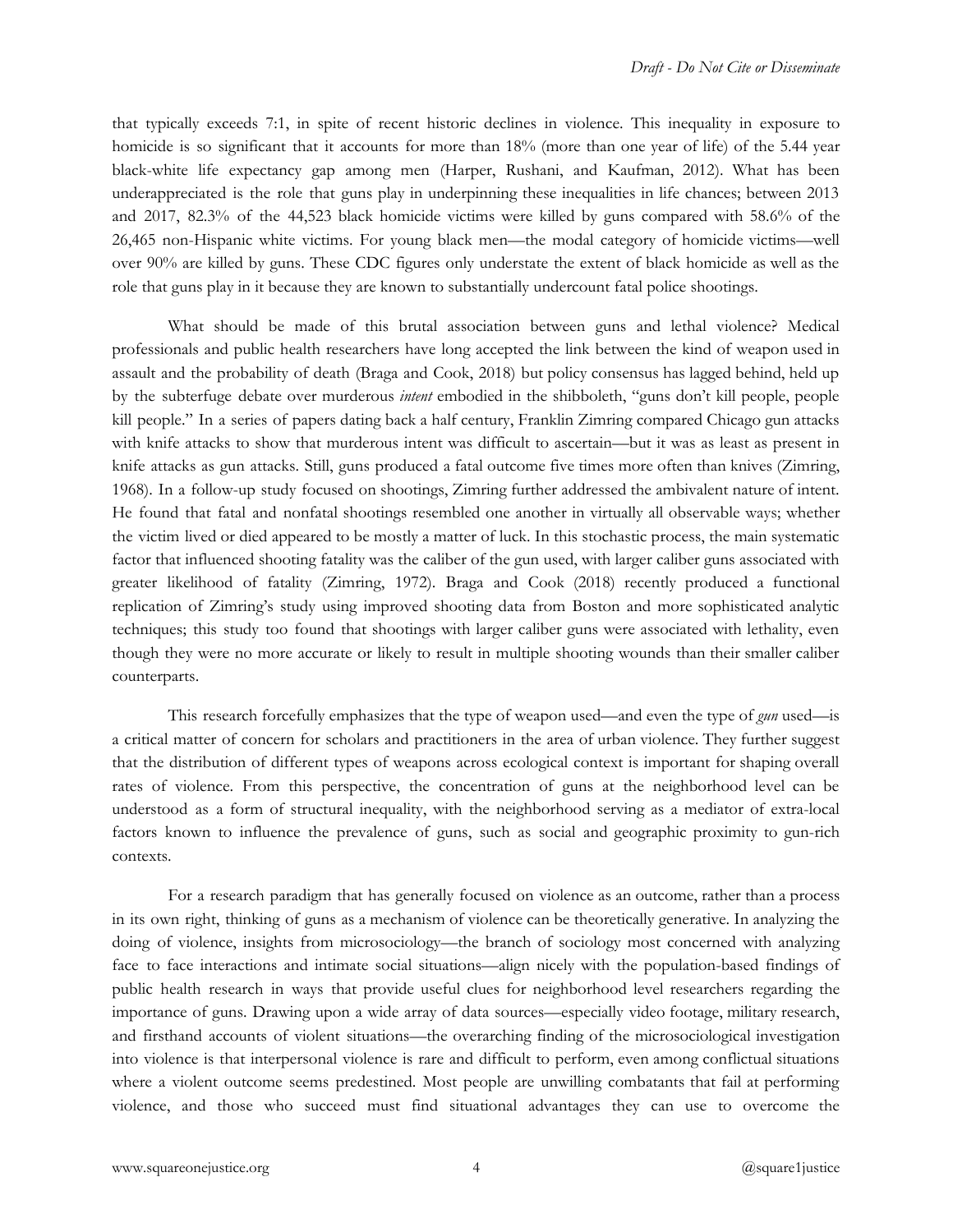confrontational tension and fear inherent in conflict (Collins, 2008). And one critical source of advantage is a gun. Especially because of their ability to increase the distance between combatants—as well as creating opportunities for surprise and domination—guns provide a technological adaptation to overcoming the situational forces that keep violence in check (Collins, 2008). For unwilling combatants—and it bears reminding that most people engaged in urban violence probably fit in this category—guns make the doing of violence *easier* as well as deadlier.<sup>2</sup>

What do these observations mean—in terms of theory and practice—for an ecological research tradition that prides itself on focusing on community conditions rather than the properties of individual offenders? Most simply, they imply that the distribution of guns across ecological context should be understood as a measurable structural property of neighborhoods, and one that is influenced by spatial, network, macrostructural, and historic forces. This way of seeing how guns serve as concrete mechanisms in the doing of violence, however, raises further questions regarding how guns might influence the neighborhood paradigm's foremost *theoretical* mechanisms used to explain the social processes that link neighborhood structural conditions to rates of violence. For example, how might the neighborhood concentration of guns influence the enactment of *social control*, long understood as the key community brake upon violence? It seems intuitive that tools that make violence easier, will all else being equal, make the control of violence more difficult. In neighborhood context then, the ability to recognize and intervene in each potentially conflictual situation becomes more consequential. Yet neighborhood researchers have recently problematized the doing of social control, questioning the conditions under which neighbors intervene in crime and highlighting how it is often stressful and costly to those who—often reluctantly—get involved (Desmond, Papachristos, and Kirk, 2016; St. Jean, 2007). This burden weighs heaviest in historically marginalized neighborhoods, where even the most engaged and committed citizenry can be overcome by the sheer volume and seriousness of challenges to safety (St. Jean, 2007). Guns thus not only raise the stakes of violence, but also complicate the process of intervention into behavior in public space—the factor most central to contemporary understanding of neighborhood social control.

Guns further influence other theoretical mechanisms of neighborhood violence, such as neighborhood codes of violence. These codes are theorized to legitimize the use of violence in disadvantaged neighborhoods as part of a cultural response to alienation from the formal justice system and structural conditions of exclusion and deprivation (Anderson, 1999). In this model, neighborhood-level acceptance of the code serves to explain the connection between structural disadvantage and violence, an idea that has found support in the empirical literature (Baumer et al., 2003, Kubrin and Weitzer, 2003; Matsueda, Drakulich, and Kubrin, 2006). Yet because guns are so critical to the accomplishment of serious violence, it is likely that the neighborhood availability of guns mediates the relationship between the code and rates of serious violence in that neighborhood. More fundamentally, a theory of cultural codes of violence without guns at its center leaves the door open to believing that high rates of homicide in poor, black neighborhoods—even after accounting for structural forces—are driven principally by the distribution of murderous intent rather than the distribution of deadly tools that make possible the vast majority of

<sup>&</sup>lt;sup>2</sup> The "guns don't kill people" perspective regards the use of a gun in violence—as opposed to a knife or blunt object as a clear signal of "murderous intent" on behalf of the attacker. In contrast, the microsociological perspective provides a way of seeing how someone *ambivalent* about violence—especially in social contexts where young people are pressured to show "nerve" (Anderson, 1999)—might use a gun because it represents the easiest available option to facilitate the expected performance of violence.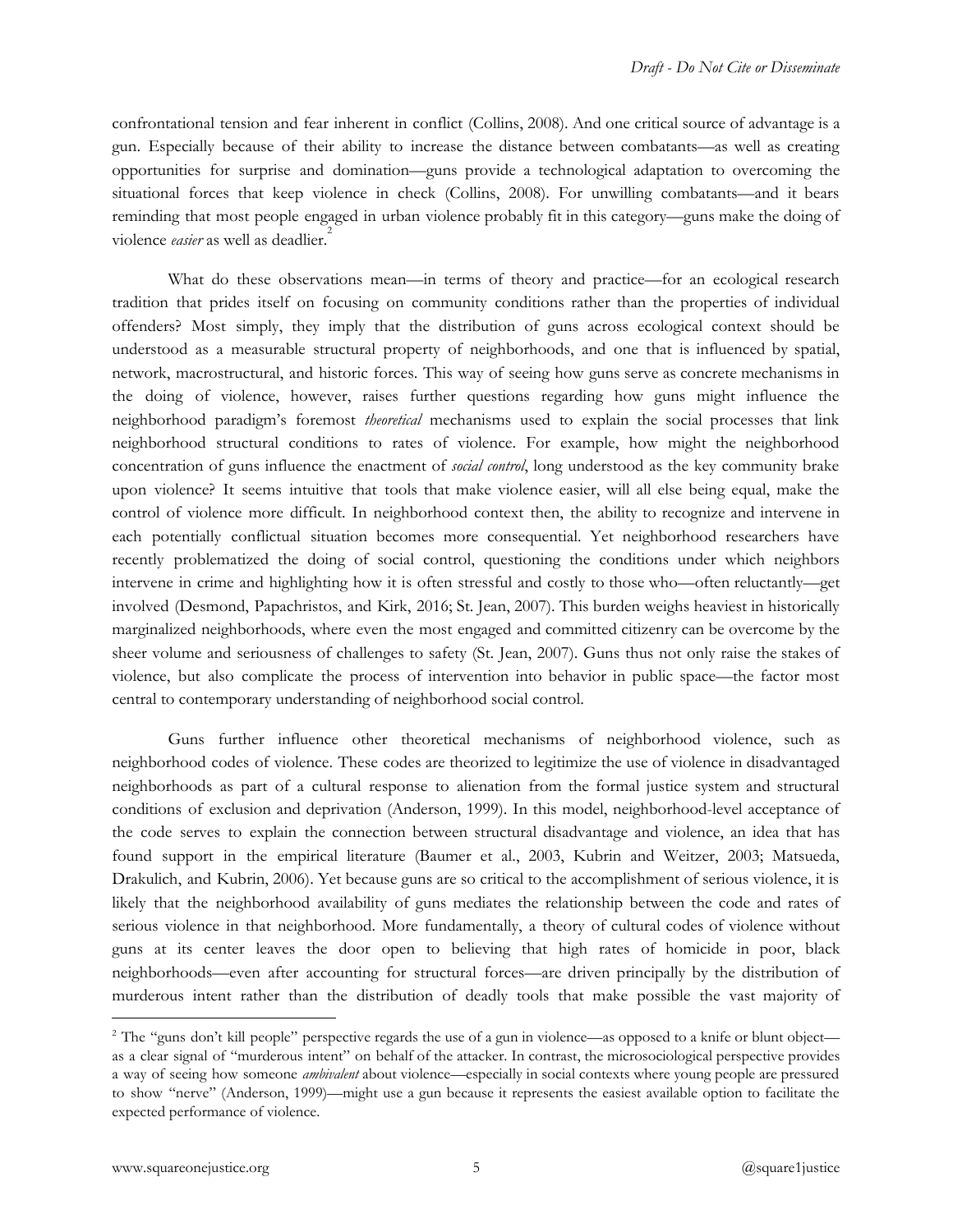homicides in such contexts. A focus on gun use and concentration could sharpen understanding of many theoretical mechanisms of neighborhood violence, from legal cynicism (Kirk and Papachristos, 2011) and legal estrangement (Bell, 2017) through analysis of spatial and network processes (Papachristos, Hureau, and Braga, 2013). However, this would require ecological researchers to recognize guns as relevant to the study of violence, not merely in some generic sense, but as a crucial matter of analysis.

# **The Macrostructural Forces of American Gun Policy**

William Julius Wilson (1987) deployed the concept of *macrostructural forces* to describe how large societal changes (especially deindustrialization and the outmigration of the black middle class in the post-civil rights era) remade American inner cities, leading to a historically novel form of concentrated poverty and social isolation that resulted in a distinct black underclass. Sampson and Wilson's (1995) ecological approach expanded this framing of macrostructural forces to include deliberate policy decisions such as urban renewal, redlining, and the siting of public housing in segregated areas. These decisions further concentrated poverty, exacerbated segregation, and increased the ecological dissimilarity in the residential contexts of black and white Americans with predictable results for violent outcomes. Here, I employ Sampson and Wilson's logic to argue that the basic patterns of American gun policy represent textbook examples of macrostructural forces that have systematically determined the amount and character of serious urban violence. Furthermore, these policy forces, while rooted in history, continue to shift in ways that disproportionately stress poor and black neighborhoods striving to control violence. The contours of these recent shifts are discussed first, followed by a brief discussion of the racialized character of contemporary American gun policy.

# *Recent Macrostructural Shifts in Gun Ownership & Gun Technology*

Even after accounting for the changes flowing from the great crime decline, the essential elements of *urban* violence may not appear appreciably different than the 1990s. The overarching story seems to be one of persistence: young men of color in disadvantaged areas being harmed by gun violence stemming from interpersonal, group, and drug disputes in a contexts of unreliable police protection. And while policy and media discourse has centered on gun access among those with mental illness and changes in military-inspired weapon technology that make for deadlier mass shootings, the most important shifts in gun access and gun technology—and certainly those most likely to influence urban violence—have gone mostly unnoticed and undebated. Stated simply, the patterns of everyday American guns have shifted radically in recent decades.

Virtually all guns used in illegal violence originate legally (via import or manufacture), entering the market through sale by federally licensed gun dealers. Activity in this "primary" market—and the civilian stock of guns that it generates—is consequential because federal firearms commerce is notoriously porous, with guns involved in crime being diverted by unregulated used market sales, straw purchases, and theft. What is more, recent research suggests that illegal guns proximate to violence in cities like Chicago and Boston follow the patterns of the primary market, but with about a decade's delay; these guns are approximately ten years old and most likely illegally diverted by a series of undocumented transactions (Cook et al., 2015, Hureau and Braga, 2018). Because guns are not registered in most jurisdictions, the best evidence for the stock and flow of American guns has been generated by survey estimates. And the most recent survey evidence (Azrael et al., 2017) suggests a dramatic increase in the stock of civilian guns since the mid-1990s. Specifically, over the last two decades, the civilian stock of firearms is estimated to have grown from 192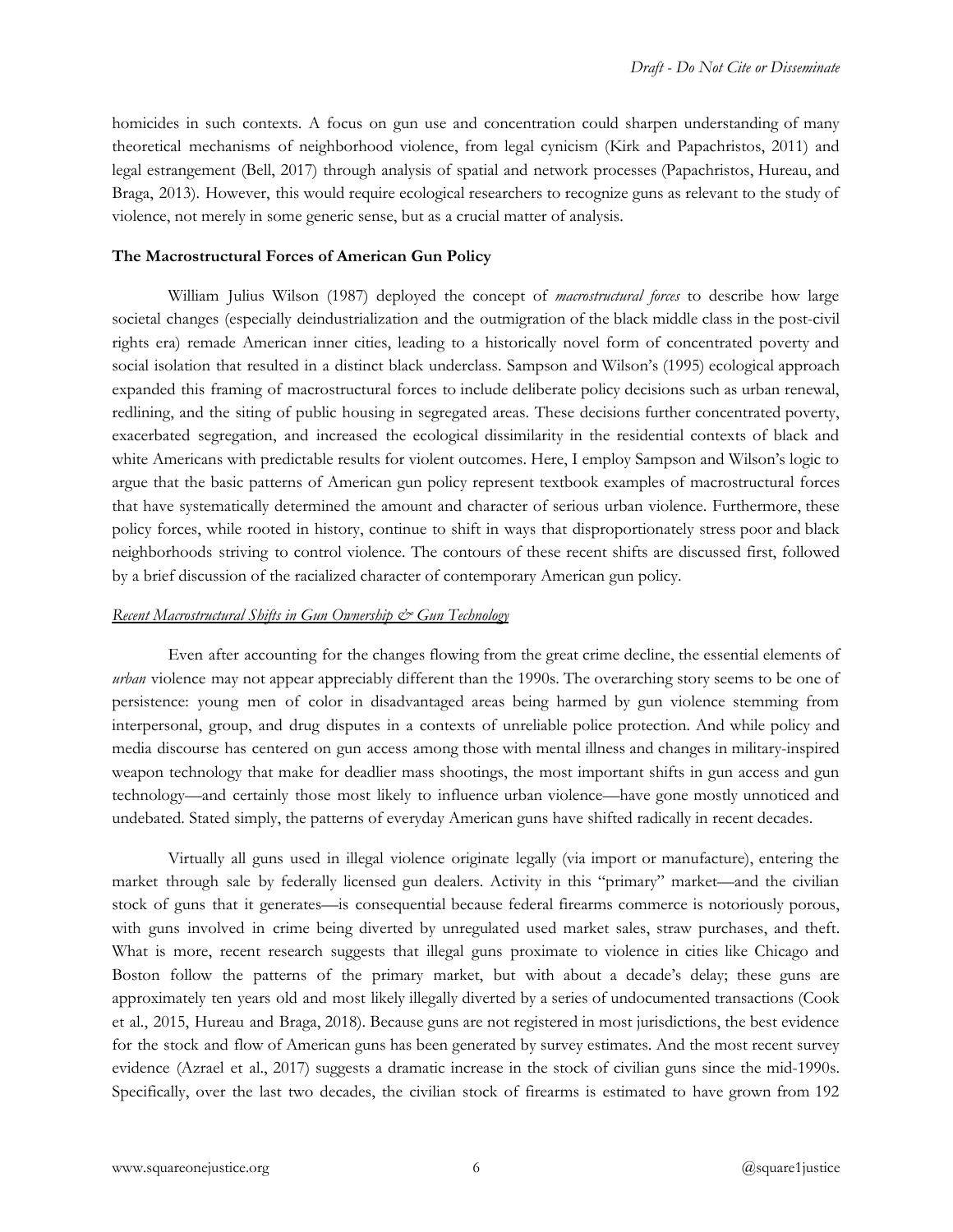million to 265 million guns, with the handgun stock almost doubling over this period (65 million in 1994 to 113 million in 2015). Semiautomatic pistols, which in 1994 comprised approximately  $40\%$  of a much smaller handgun stock, now make up the majority  $(62%)$  of American handguns. Consistent with other recent survey evidence, firearm owners' primary motivation for owning guns is to protect themselves from people; this is especially true among handgun owners (76%) and represents a shift from the 1990s when the most common reason for ownership was recreation.

This substantial increase in handgun stock, and especially the increase in semiautomatic pistols, has interacted with technological changes that have reshaped the common profile of the semiautomatic pistol in just two decades. In short, as semiautomatics have proliferated—and if trends continue, they will soon eclipse rifles as the most common type of firearm in the U.S.—they have generally become smaller and capable of firing larger caliber ammunition that had previously been the domain of larger frame pistols.<sup>3</sup> This evolution was not produced by market forces alone, however, but was advanced by policy intervention in the form of widespread implementation of "concealed carry" laws in the 1980s and 1990s. The concealed carrying of guns was generally prohibited for most of U.S. history (Spitzer, 2015) and into the 1980s 19 states maintained an outright ban on the practice (Yablon, 2018). Concerted lobbying efforts by the National Rifle Association, especially during the 1990s and 2000s, produced the present policy landscape, in which concealed carry is permitted in all 50 states.

This concealed carry policy wave generated a new market segment for gun manufacturers, particularly among gun enthusiasts eager to exercise their newfound right to carry in public space. These guns further needed sufficient "stopping power" to be perceived as suitable for self-defense. Between 1990 and 2017, American gun manufacturers increased production of "medium" (.380 and 9mm) semiautomatic pistols by a factor five. "Large" caliber semiautomatic pistols (.40, .45, and .50) increased by a factor of three, while production of the once-prominent .22 pistol increased just 16% (Yablon, 2019). Unsurprisingly, this shift in the population of American guns has already influenced the types of guns used in crime. Among crime guns traced by the ATF between 2012 and 2017, the proportion of medium caliber guns nearly doubled, large caliber guns increased by 40%, and smaller caliber guns demonstrated no meaningful increase (Yablon, 2019). More importantly, recent research has shown that gun caliber is associated with fatality and that change in the composition of guns used in violence is capable of meaningfully influencing crime rates at the metropolitan level. For example, Braga and Cook (2018) estimated that if shooters in Boston had all used small caliber guns—rather than medium and large ones—the city's homicide rate would have been reduced by nearly 40 percent.

The upshot of what might be perceived to be technical gunspeak is that broad shifts in the composition and technical sophistication of common American guns are negatively influencing the life chances of (especially black) Americans. Quietly, and with little public deliberation, a new class of handgun has emerged—the concealed carry—that is better adapted to street use due to its portable and concealable properties. After all, the typical illegal gun possession case simply represents concealed carry without the

<sup>&</sup>lt;sup>3</sup> Regarding their capacity for harm, semiautomatic pistols are also notable for their capacity to fire more shots than the typical 6-7 shot revolver. While many semiautomatic pistols come standard with a 10-round magazine (a detachable ammunition feeding device), higher-capacity magazines are a common aftermarket option (although they are illegal in many states). Cook and Ludwig (1996), found that semiautomatic pistols acquired in 1993 or 1994 averaged nearly two additional rounds of magazine capacity when compared to pistols acquired prior to those years.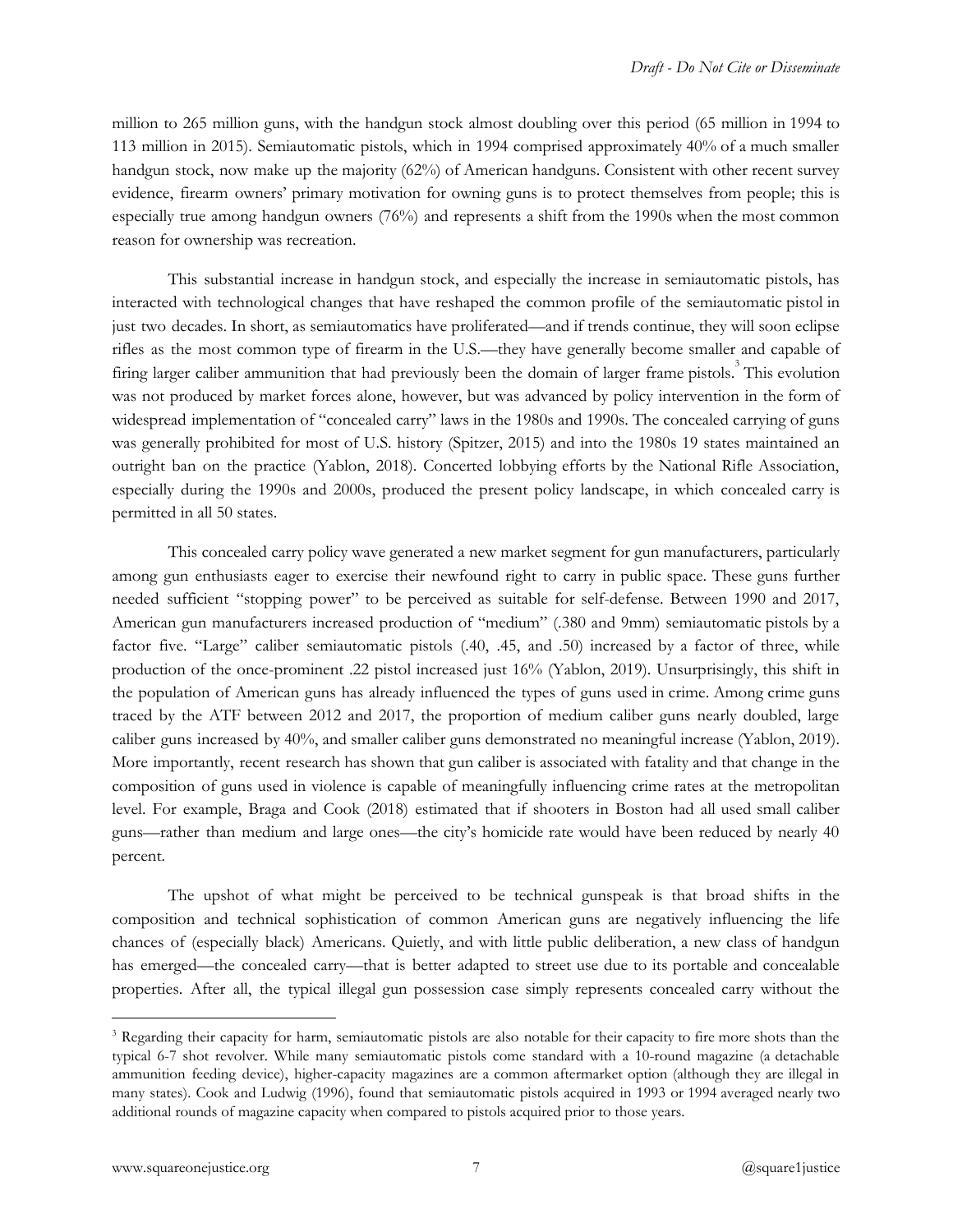permission of the state. And because shootings are spatially and demographically concentrated among black Americans, the nation's experiment with concealed carry and the new class of weapon it has produced is being felt more on urban street corners and emergency rooms than other contested public spaces (e.g., university campuses and coffee shops). Social scientists are only just now beginning to detect the general effects of these shifts. After long debates over whether concealed carry would produce more or less crime, the evidence is now clear that permissive "right to carry" concealed carry laws (adopted by 33 states) are associated with 13-15% increases in violent crime over the span of a decade (Donahue, Aneha, and Weber, 2019). What is more, owing to increased severity of gunshot wounds, longitudinal analyses of trauma center admissions have shown that case fatality rates for gunshot wounds are increasing, even as they have been stable or decreased for all other types of injury (Livingston et al., 2014; Sauaia, Gonzalez, and Moore, 2016).

It would be tempting to predict the impending doom likely to result from these macrostructural shifts in guns, but such predictions often fare poorly for both the predictor and the society upon which the prediction is leveled. Instead of considering how changes in weapon stock might serve to undo the great crime decline—or worse yet bring about a new homicide epidemic—social scientists might consider what might have been if the great decline in American violence had been accompanied by a corresponding great gun decline, or more modestly, a counterfactual world where the distribution of handgun calibers remained at 1990 levels. Braga and Cook's (2018) research provides a clue that America, by direct means of its policy choices, likely sacrificed a substantial share of the savings of black life generated by the great crime decline (Sharkey, 2018). These are questions worthy of future research. In the meantime, scholars and practitioners would do well to consider not just how these shifts are shaping outcomes, but how they are likely to shape underlying community processes and the efficacy of available policy options to prevent violence. For example, if it is indeed true that homicide is contagious (Papachristos, 2009), then small changes in the probability of a shooting being lethal have dramatic consequences for the success of street outreach practitioners tasked with interrupting cycles of retaliatory violence.

### *Racial Disadvantage Produced by American Gun Policy*

Alongside the regulation of militias, hunting laws, and carry laws, one of the most common categories of early American gun laws—laws that were in many ways more robust than those of the present day—were those that prohibited Native Americans, slaves, and free black people from possessing guns (Cobb, 2014; Spitzer, 2015). Although a full treatment of the role of race in shaping American gun laws is beyond the scope of this section, it must be recognized that the historical record of blacks' access to guns and their rights to self-defense has been marked by a profound current of doubt regarding African American humanity and citizenship. Over the last half century, however, the racialized impacts of American gun regulation have been generated by ostensibly race-neutral policies. Yet race is inextricably woven into contemporary American gun policy's core fact: in a space of heated debate over the balance between collective security and individual gun rights, the achievement of gun policy has been reached by means of consensus that guns should be regulated through the criminal justice system (Jacobs and Kairys, 2007; Levin, 2015). Of course, one of the main insights of sociological scholarship of the last two decades is that the criminal justice system—particularly through policing strategies and incarceration—has become a key source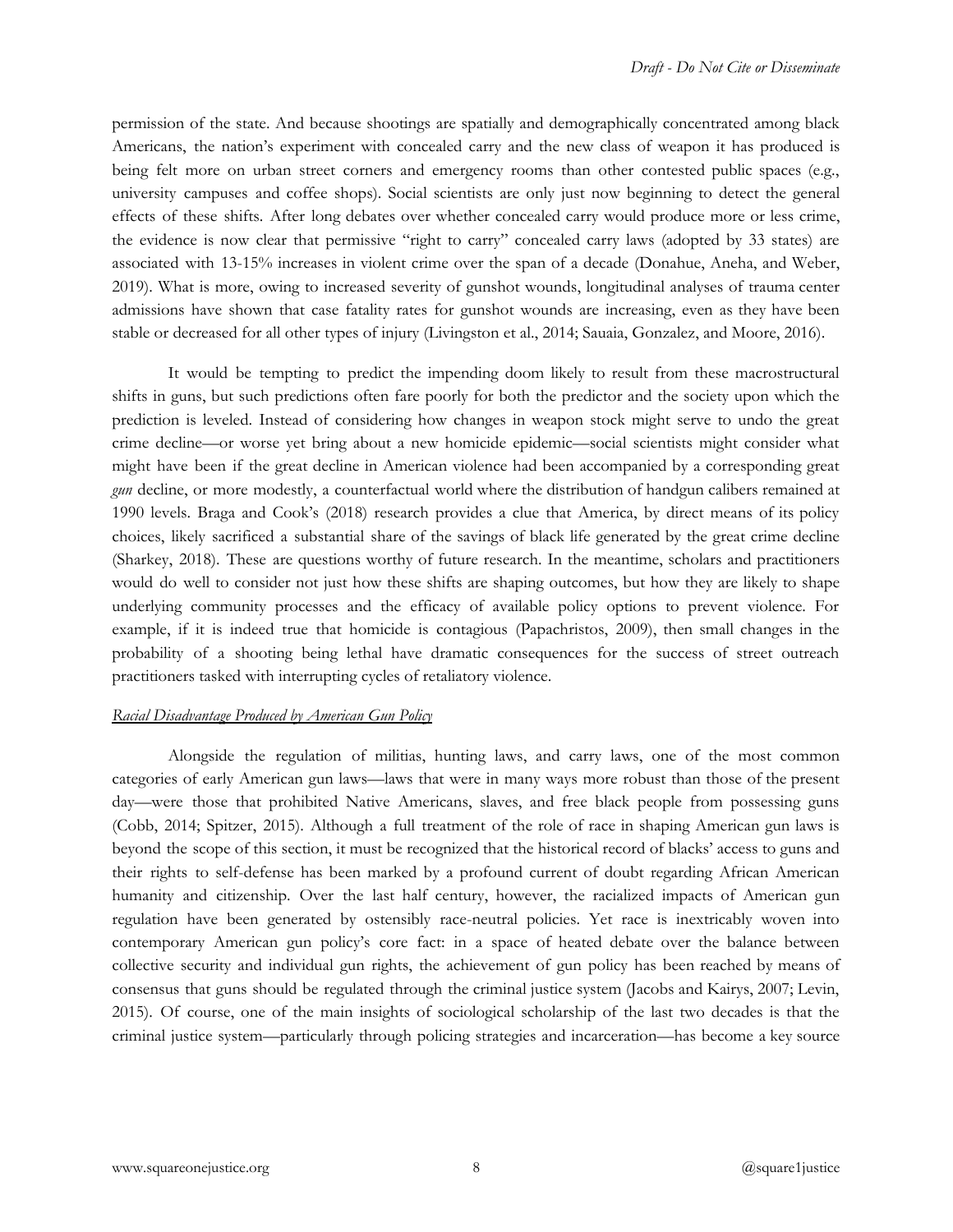of social stratification that has uniquely disadvantaged A frican Americans (Travis and Western, 2014; Western, 2006). The policing and punishment of guns is a part of this story.<sup>4</sup>

By many accounts, the passage of the 1968 Gun Control Act (GCA)—the cornerstone of contemporary gun policy—was a relative of the civil rights legislation of its time. Because the law was born from civil rights concerns (spurred by the assassinations of Martin Luther King, Jr. and Robert F. Kennedy) as well as general anxiety over the urban crime, it can be understood within a broader historical analysis of federal crime legislation that purported to address racial inequality by means of crime control—with disastrous consequences for disadvantaged black neighborhoods in urban America (Hinton, 2016). At its heart, the GCA "essentially protects strong-law states from states that prefer to see guns only lightly regulated" (Cook and Goss, 2014: 100). The law established the use of a gun in a felony as a *federal* crime, created new rules for federal gun dealers, expanded bans on interstate shipments of guns, and expanded the disqualifying conditions for prohibited possessors (Cook and Goss, 2014).

Although the GCA established much of the *regulatory* framework for a new American gun policy, the enforcement of these regulations was made possible by the 1968 Omnibus Crime Control and Safe Streets Act; this act created the modern ATF by mandating that the Alcohol and Tobacco Tax Division of the Treasury Department regulate gun sales and further established the Law Enforcement Assistance Administration (LEAA) to provide administrative support to the Johnson administration's nascent war on crime. Historian Elizabeth Hinton (2016) has argued that the creation of the LEAA represented two important turns in American social policy. First, it marked a s hift in the Johnson administration away from great society programs and toward addressing urban social problems through policing and penal control. And second, the LEAA provided a historically novel mechanism by which the federal government could shape the agenda for local crime control and criminal justice operations (Hinton, 2016).

And in the new era of American gun regulation an agenda needed setting. For the restructured ATF, a hybrid law enforcement and regulatory agency, the central question of the period—and one that endures to the present day—was *where* to focus its efforts. At the site of gun sales (regulation)? Or at the site of illegal gun use (law enforcement)? By the mid 1970s the matter was settled: the federal government and its local partners should curb rising street crime in the segregated inner city by focusing on the enforcement of illegal gun *possession* (Hinton, 2016). The Ford administration, via its 1975 "Operation Disarm the Criminal," aggressively pursued a place-based gun control strategy that openly targeted the inner city, selectively banning small concealable handguns in black disadvantaged areas, while doubling the number of ATF agents engaged in urban street investigation (Hinton, 2016). Although the ATF had already generated evidence of widespread gun trafficking from southern states in major cities like New York, the focus on gun possession among urban blacks was justified on two grounds. First, while the GCA established rules that prohibited gun sales to prohibited persons, enforcement was made practically impossible due to the lack of a background check system; punishing possessors was simpler by contrast. And second, applying newfound federal law and resources to the problem of gun possession multiplied the effect of existing LEAA federal/local partnership efforts in the segregated inner city—especially career criminal programs—that facilitated crime control

<sup>&</sup>lt;sup>4</sup> Those familiar with recent scholarship into the rise of mass incarceration might detect an unsettling similarity between the timing and nature of policy choices made to use incarceration as a response to the social problem of crime (Travis and Western, 2014). Here too, as part of a bipartisan consensus, policymakers (repeatedly) chose to address a complicated social matter—the regulation of guns—principally via punishment.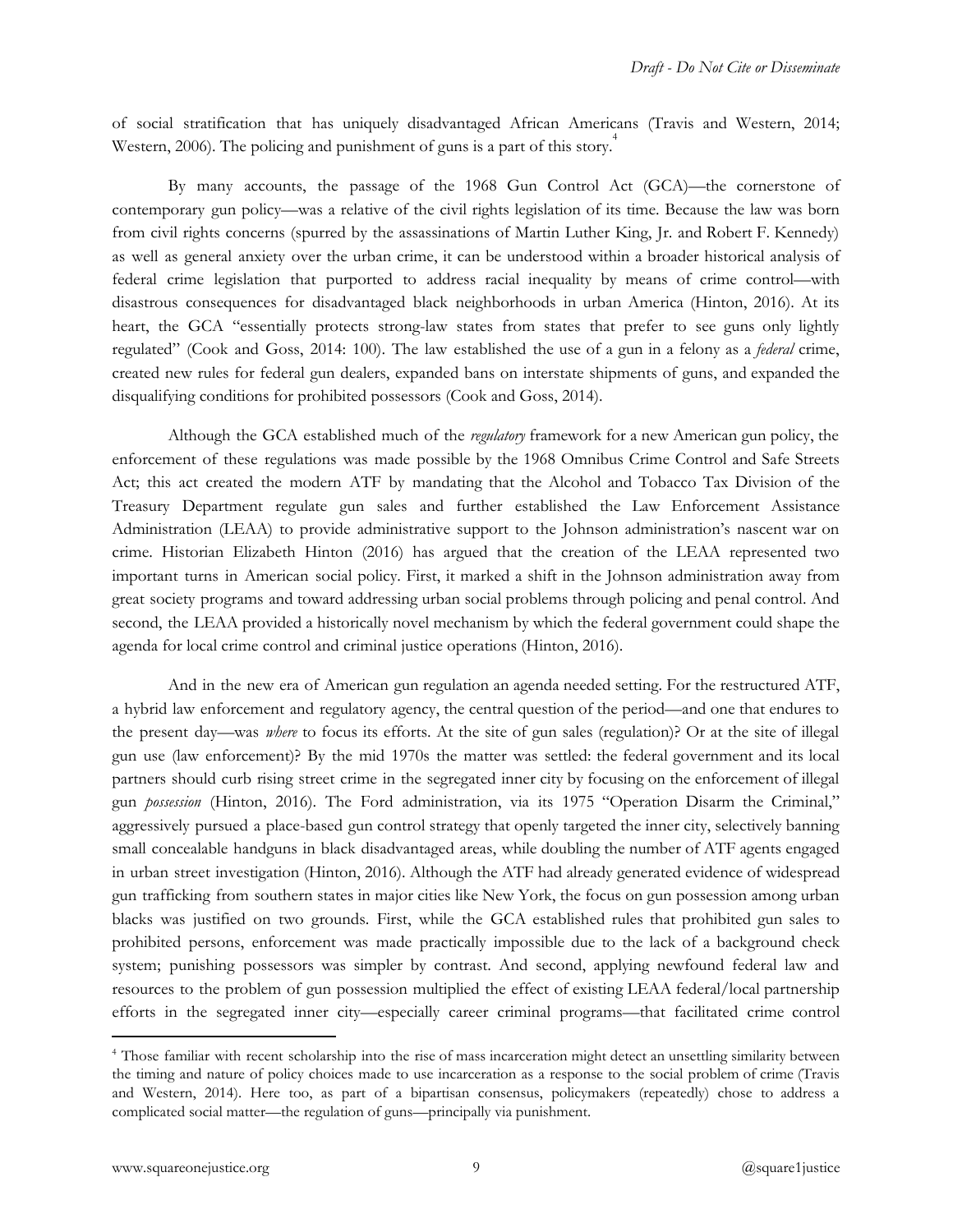through the removal of repeat criminals (Hinton, 2016). As Hinton (2016) has noted, one enduring feature of these 1970s place-based gun punishment efforts was that they generated statistical evidence for the prevalence of illegal gun carrying among disadvantaged young black people—evidence that would be used as a warrant for future enforcement efforts.

Just as the segregated inner city been established as the site of gun punishment, repeated political attacks on the ATF beginning in the 1970s sought to ensure that the fledgling agency did not stray far beyond the ecological setting where "real crime" occurred. In a series of congressional hearings in the late 1970s and into the early 1980s, the ATF was repeatedly excoriated for its overreach—not into the segregated inner city—but into the business of predominantly white gun retailers and gun collectors, who were given the platform to testify to the ATF's excess in investigating illegal sales and the seizure of weapons. Summarizing the tenor and content of these hearings, Senator Orrin Hatch wrote in a 1982 report of the Senate Judiciary Committee:

*Based upon these hearings it is apparent that enforcement ta ctics made possible by current federal firearms* laws are constitutionally, legally, and practically reprehensible. Although Congress adopted the Gun Control Act with the primary object of limiting access of felons and high-risk groups to firearms, the overbreadth of the *law has led to neglect of precisely this area of enforcement… To be sure, genuine criminals are sometimes prosecuted under other sections of the law. Yet, subsequent to these hearings, BATF stated that 55 percent of its gun law prosecutions overall involve persons with no record of a felony conviction, and a third involve* citizens with no prior police contact at all. The Subcommittee received evidence that BATF has primarily *devoted its firearms enforcement efforts to the apprehensio n, upon technical malum prohibitum charges, of individuals who lack all criminal intent and knowledge.* (Senate Judiciary Committee, 1982: 20-21).

The short-term result of such calls to adjust the site of ATF attention was the passage of the 1986 Firearm Owners Protection Act, which drastically reduced the oversight exposure of gun dealers, limiting ATF inspections to one time per year, permitting interstate gun purchases, and preemptively banning any federal registry of firearms, owners, or gun transfers (Cook and Goss, 2014). But the long-term result of such sustained political pressure and increasing practical barriers to meaningful oversight has been a gradual shift in ATF's limited resources away from its regulatory function and toward its law enforcement function (Parsons et al., 2015). After decades of intentional underfunding, the contemporary ATF now inspects fewer than 10% of the more than 130,000 licensed gun dealers in a typical year  $(8\%$  in 2017) and devotes less than one fifth of its  $5,100$  person staff to such inspections (ATF, 2018). In contrast, the agency's investigation capacity has proportionally increased in recent years  $(\sim 2,600$  agents in 2017) but ATF agents have generally come to specialize in the suppression of urban violent crime, a trend that accelerated after ATF moved from the Treasury to become part of DOJ in 2002 (Parsons et al., 2015). Due to staffing limitations, these ATF field agents typically partner with urban law enforcement to address violent street crime through multijurisdictional initiatives such as Project Exile, Project Safe Neighborhoods, and the Violent Crime Impact Team—all of which make extensive use of harsh federal penalties for end users of guns. In many respects then, the contemporary situation resembles that of the early 1970s, wherein federal resources allocated to the general regulation of guns have instead been disproportionately directed to enforcement efforts that result in the punishment of urban minority citizens.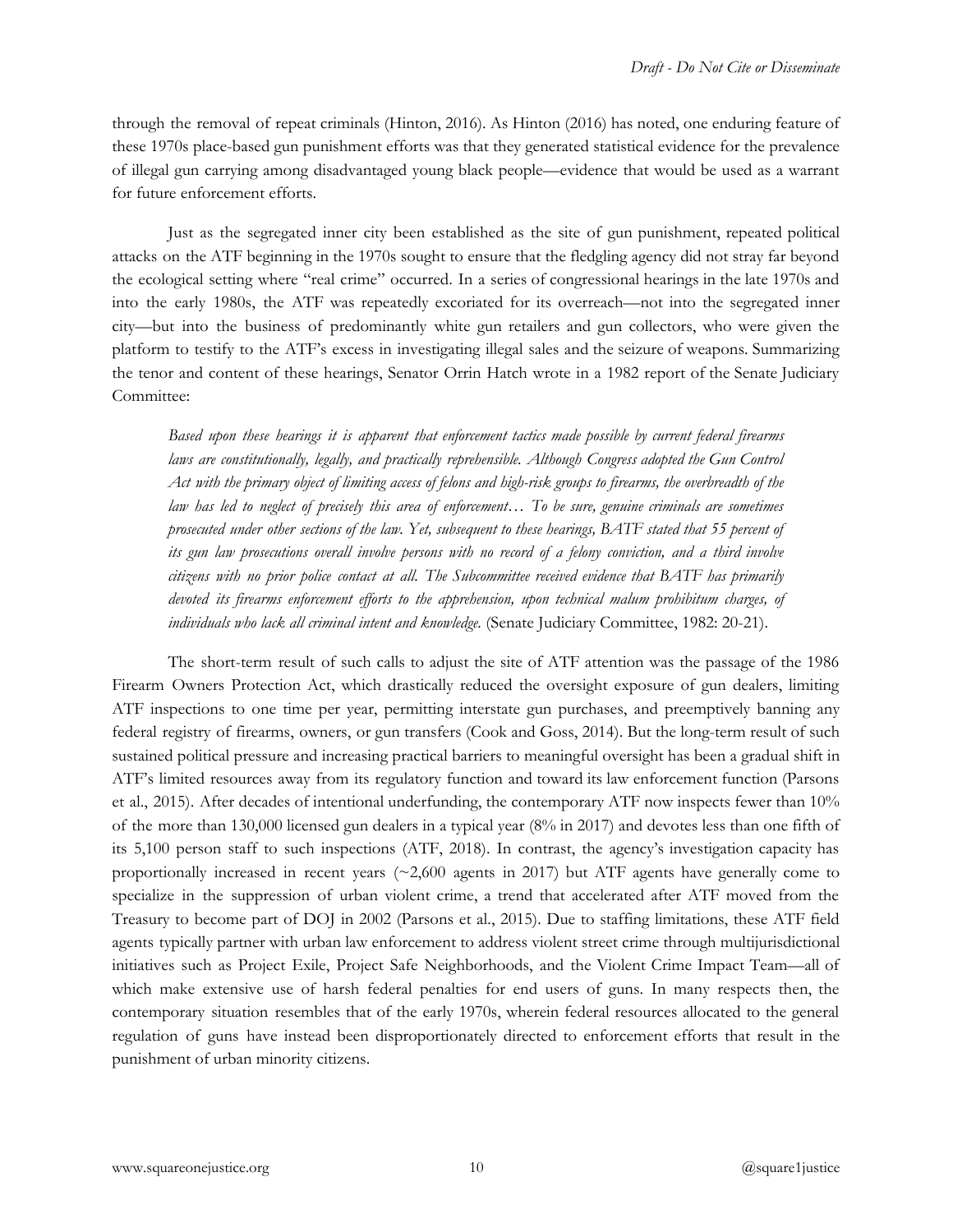In coarsened form, the central tendency of contemporary American gun policy has been the development of robust infrastructure for the punishment of illegal gun possession in the inner city while ensuring practical immunity for upstream gun sellers and manufacturers. This discussion has not even scratched the surface of the remarkable range of these protections enshrined in policy, including: criminal liability (e.g., Firearms Owners Protection Act of 1986), civil liability (e.g., The Protection of Lawful Commerce in Arms Act of 2005), and even harms to firearm dealer reputation (e.g., the Tiahardt Amendments of 2003 and 2004). Nor has sufficient attention been provided to the inequalities in gun punishment, a topic which I take on elsewhere (Hureau and Wilson, 2019). Instead, I hope to have at least drawn attention to the basic ecological underpinnings of contemporary American gun policy, particularly how it has been spatialized and racialized from its inception. Understood as a macrostructural force, contemporary American gun policy has thus played a historic role in broadening the ecological dissimilarity and inequality between predominantly black and white residential contexts in ways that directly shape the likelihood of neighborhood violence. Particularly for segregated urban neighborhoods, the disadvantage resulting from concentrated violence and punishment is not an artifact of history, but represents a legacy of inequality that has influenced the developmental trajectories of neighborhoods themselves.

## **Conclusion**

In late 2016, the *Baltimore Sun* released a multi-part longform investigation of the lethality of violence in Baltimore entitled, "Shoot to Kill." In highlighting changes in case fatality rates of shootings as well as technological shifts in commonly available handguns, the article revealed something important about the dynamics of the city's street violence at the ground-level. But the main thrust of the piece was given away by its title. After nodding to the links between racial segregation and the spatial concentration of violence, the story's author reached the conclusion that, "More shooters are aiming for the head" (George, 2016). Drawing from interviews with police chiefs, outreach workers, and young people, the article's overarching story was of a Baltimore that had produced more young men who were groomed to be better at violence, a cohort that had come to possess more murderous intent than its predecessors.

By one way of thinking, such an article represents little more than an extension of a long line of public and social scientific discourse that serves to frame the problem of concentrated violence as one stemming from racialized cultural pathology. The piece made little attempt to situate the shifts in Baltimore's violence in ecological context and its attending structural inequality, the social organization of its neighborhoods, and its historic legacies of disadvantage. But even if it had made such efforts, how would the author's proximate insights about the role of guns in violence be woven into an expansive narrative of intergenerational neighborhood inequality? How could gun policy fit into a story of neighborhood trajectories? Or is it possible that a neighborhood-based framing would have led to the stuff about guns have

<sup>&</sup>lt;sup>5</sup> The PLCAA essentially protects firearm dealers and manufacturers from liability when their guns are used in crime.

<sup>&</sup>lt;sup>6</sup> In a series of consequential appropriation amendments in 2003 and 2004 proposed by Representative Todd Tiahardt (Kansas), the ATF was first prohibited from releasing the results of ATF traces, after Freedom of Information requests publicly exposed a number of gun dealers whose sales were disproportionately connected to violent crime in cities. Later Tiahardt amendments relaxed dealer inventory checks as part of regular ATF inspection, mandated the destruction of background check data by the FBI within 24 hours, and limited the use of ATF trace data to government officials (see Webster et al., 2012).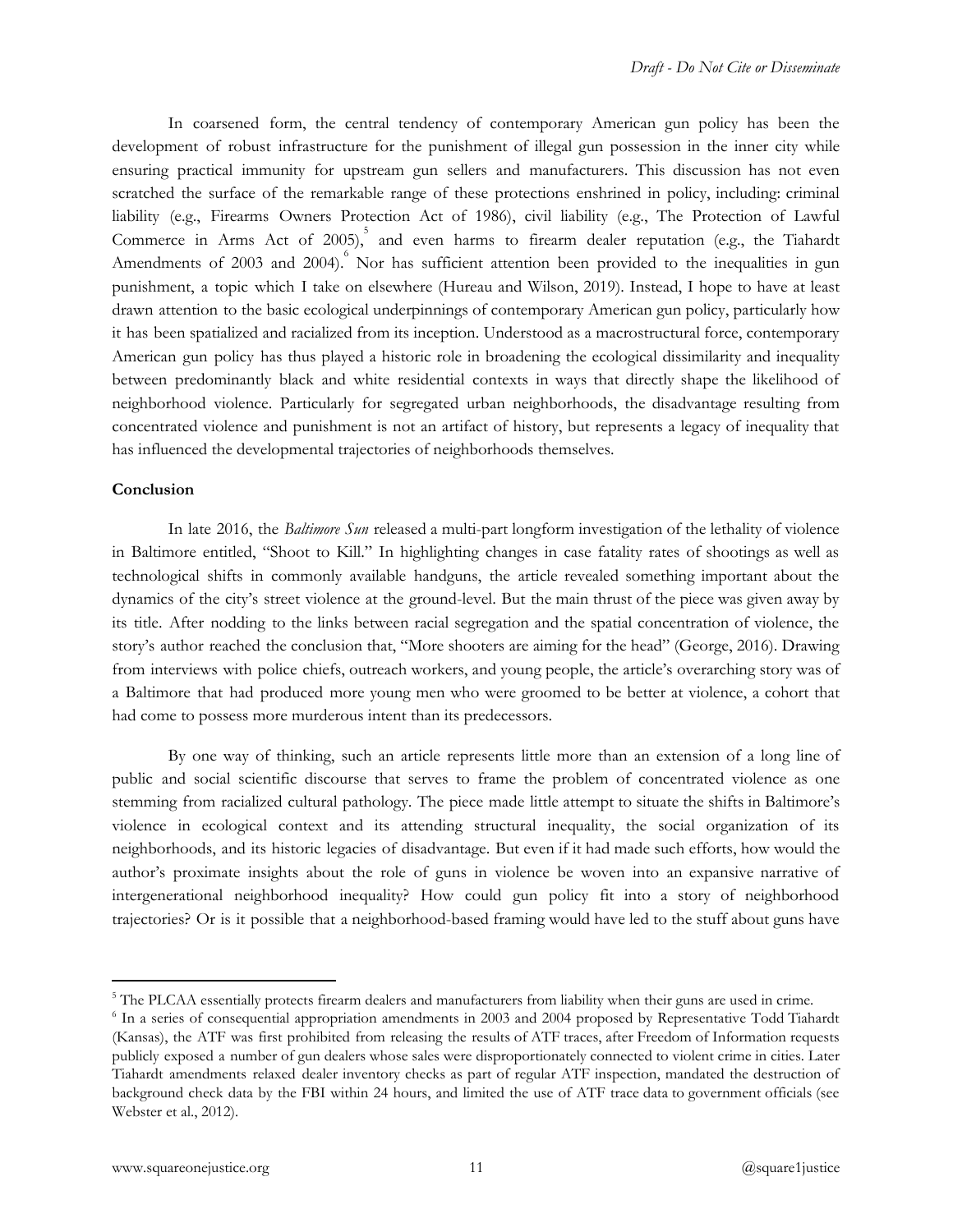been scrapped altogether? Before issuing condemnation, as scholars, we might do well to ask ourselves what ways of seeing we have been able to offer our publics.

Herein lies the challenge for contemporary neighborhood level research into violence. As this paper has argued, the ecological approach—and its insistence on the primacy of context over people—is still vitally important to a social policy area that has consistently explained racial disparities in violence as a function of enduring traits or bad values. But a key step in the neighborhood approach's continued vitality and relevance is dependent on the creation of an analytic frame expansive enough to consider guns as an object of analysis, and indeed, as sources of structural inequality. Simply put, neighborhood violence research must find a way to see guns. Doing so would represent a crucial step toward solving one of the hardest unsolved problems facing both society and the science of it.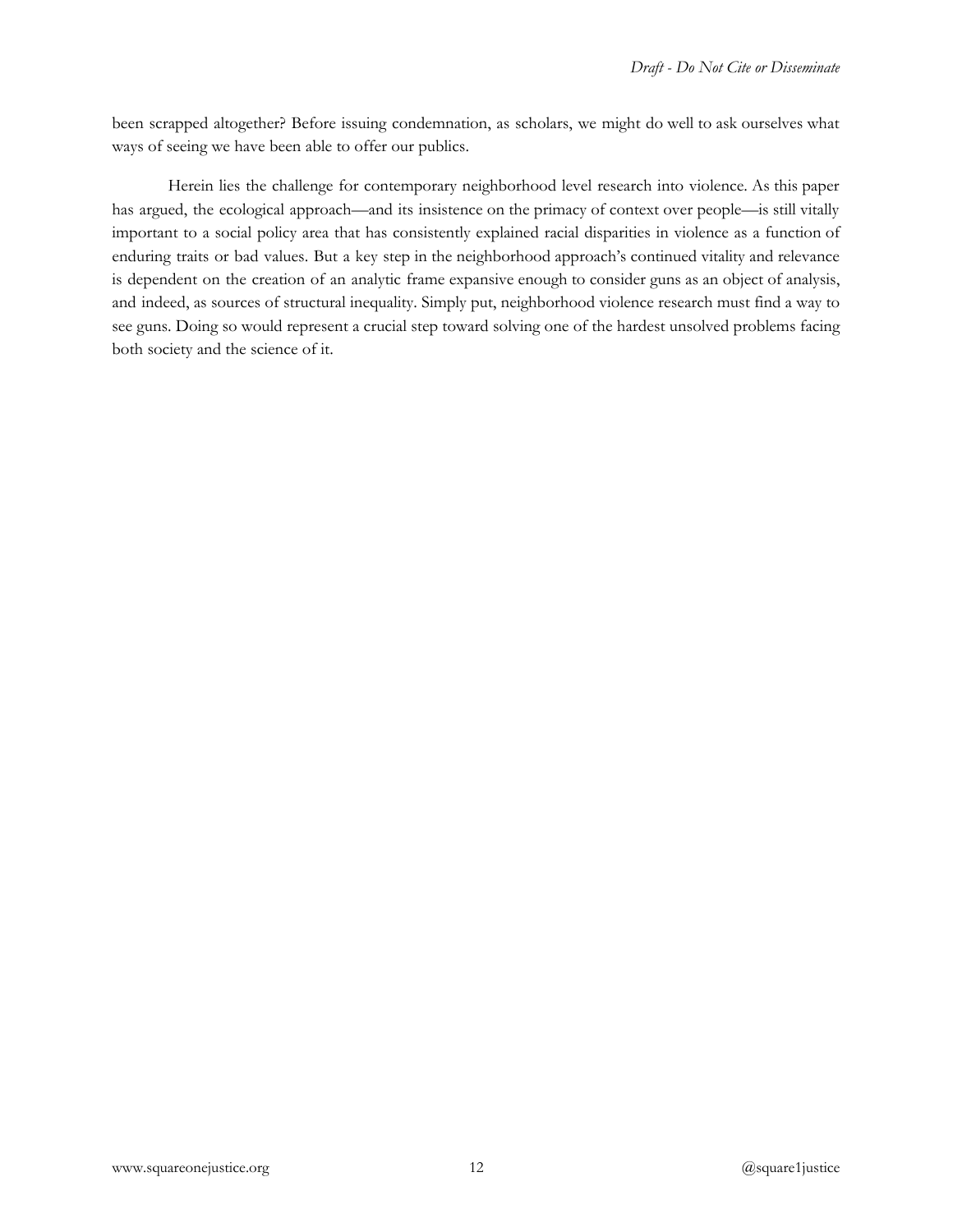#### **References**

- Anderson, Elijah. 1999. Code of the Street: Decency, Violence, and the Moral Life of the Inner City. New York, NY: W.W. Norton.
- ATF. 2018. "Fact Sheet—Federal Firearms Compliance Inspections and Revocation Process." Available at: https://www.atf.gov/resource-center/fact-sheet/fact-sheet-federal-firearms-compliance-inspectionsand-revocation-process
- ATF. 2017. "ATF By the Numbers." Available at: https://www.atf.gov/resource-center/infographics/atf-numbers
- Azrael, Deborah, Lisa Hepburn, David Hemenway, and Matthew Miller. 2017. "The Stock and Flow of U.S. Firearms: Results from the 2015 National Firearms Survey." *Russell Sage Foundation Journal of the Social Sciences* 3(5): 38-57.
- Baumer, Eric, Julie Horney, Richard Felson, and Janet L. Lauritsen. 2003. "Neighborhood Disadvantage and the Nature of Violence." *Criminology* 41(1): 39-72.
- Bell, Monica C. 2017. "Police Reform and the Dismantling of Legal Estrangement." *The Yale Law Journal* 126: 2054-2150.
- Braga, Anthony A. and Philip J. Cook. 2018. "The Association of Firearm Caliber with Likelihood of Death from Gunshot Injury in Criminal Assaults." *JAMA Network Open*  doi:10.1001/jamanetworkopen.2018.0833
- Cobb, Charles E. 2014. *This Nonviolent Stuff'll Get You Killed.* Durham, NC: Duke University Press.
- Collins, Randall. 2008. *Violence: A Micro-Sociological Theory*. Princeton, NJ: Princeton University Press.
- Cook, Philip J. and Jens Ludwig. 1996. Guns in America: Results of a Comprehensive National Survey on Firearms *Ownership and Use.* Washington, DC: The Police Foundation.
- Cook, Philip J., Susan T. Parker, and Harold A. Pollack. 2015. "Sources of Guns to Dangerous People: What We Learn by Asking Them." *Preventative Medicine* 79: 28-36.
- DiIulio, John J. 1996. "My Black Crime Problem, and Ours." *City Journal* 6(2): 14-28.
- Fox, James A. 1996. Trends In Juvenile Justice: A Report to the United States Attorney General on Current and Future *Rates of Juvenile Offending.* Washington, DC: U.S. Department of Justice.
- George, Justin. 2016. "Shoot to Kill: Why Baltimore is One of the Most Lethal Cities in the U.S." *Baltimore Sun* September 30.
- Hinton, Elizabeth. 2016. *From the War on Poverty to the War on Crime: The Making of Mass Inc arceration in America.* Cambridge, MA: Harvard University Press.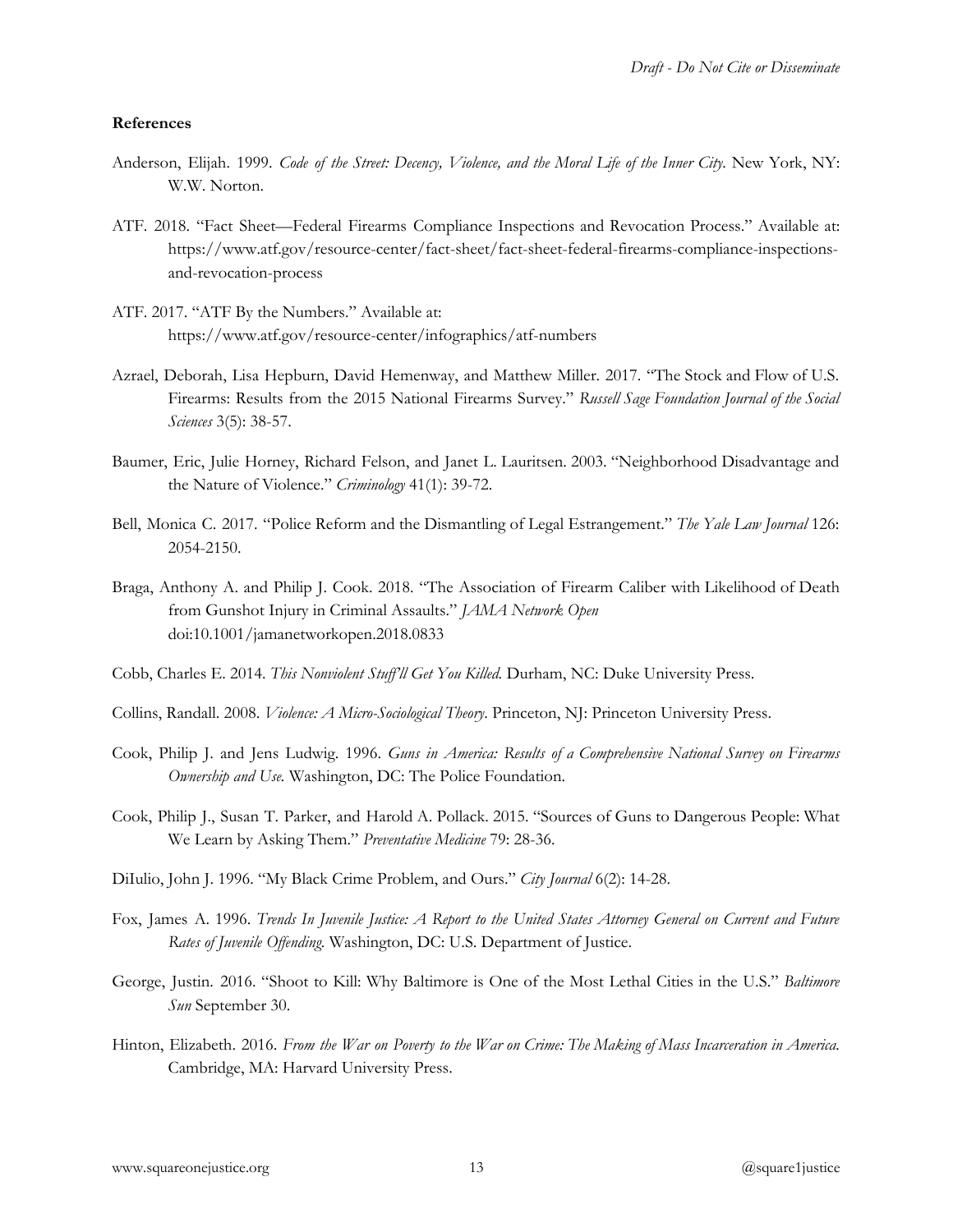- Hipp, John R. 2007. "Income Inequality, Race, and Place: Does the Distribution of Race and Class Within Neighborhoods Affect Crime Rates?" *Criminology* 45(3): 665-697.
- Hureau, David M. and Anthony A. Braga. 2018. "The Trade in Tools: The Market for Illicit Guns in High-Risk Networks." *Criminology* 56(3): 510-545.
- Hureau, David M. and Theodore Wilson. 2019. "The War on Black Guns: Racial Inequality in Gun Punishment." Working Paper.
- Jacobs, James B. and David Kairys. 2007. "Can Handguns Be Effectively Regulated?" *University of Pennsylvania Law Review* 156: 188-208.
- Kirk, David S. and Andrew V. Papachristos. 2011. "Cultural Mechanisms and the Persistence of Neighborhood Violence." *American Journal of Sociology* 116(4): 1190-1233.
- Kubrin, Charis E. and Ronald Weitzer. 2003. "Retaliatory Homicide: Concentrated Disadvantage and Neighborhood Culture." *Social Problems* 50(2): 157-180.
- Levin, Benjamin. 2016. "Guns and Drugs." *Fordham Law Review* 84(5): 2173-2226.
- Livingston, David H., Robert F. Lavery, Maeve C. Lopreiato, David F. Lavery, and Marian R. Passannante. 2014. "Unrelenting Violence: An Analysis of 6,322 Gunshot Wound Patients at a Level I Trauma Center." *Journal of Trauma and Acute Care Surgery* 76(1): 2-11.
- Matsueda, Ross L., Kevin Drakulich, and Charis E. Kubrin. 2006. "Race and Neighborhood Codes of Violence." In Peterson Ruth D., Lauren J. Krivo, and John Hagan (Eds.) *The Many Colors of Crime Inequalities of Race, Ethnicity, and Crime in America.* New York, NY: New York University Press.
- Muhammad, Khalil Gibran. 2010. *The Condemnation of Blackness: Race, Crime, and the Making of Modern Urban America*. Cambridge, MA: Harvard University Press.
- Papachristos, Andrew V. 2009. "Murder by Structure: Dominance Relations and the Social Structure of Gang Homicide." *American Journal of Sociology* 115(1): 74-128.
- Parsons, Chelsea, Arkadi Gerney, Mark D. Jones and Elaine Kamarck. 2015. *The Bureau and the Bureau: A* Review of the Bureau of Alcohol, Tobacco, Firearms, and Explosives and a Proposal to Merge It with the Federal *Bureau of Investigation*. Washington, DC: Center for American Progress.
- Peterson, Ruth D. and Lauren J. Krivo. 2010. *Divergent Social Worlds: Neighborhood Crime and the Racial-Spatial Divide*. New York, NY: Russell Sage.
- Pratt, Travis and Frances Cullen. 2005. Assessing Macro-Level Predictors and Theories of Crime: A Meta-Analysis. *Crime and Justice* 32: 373-450.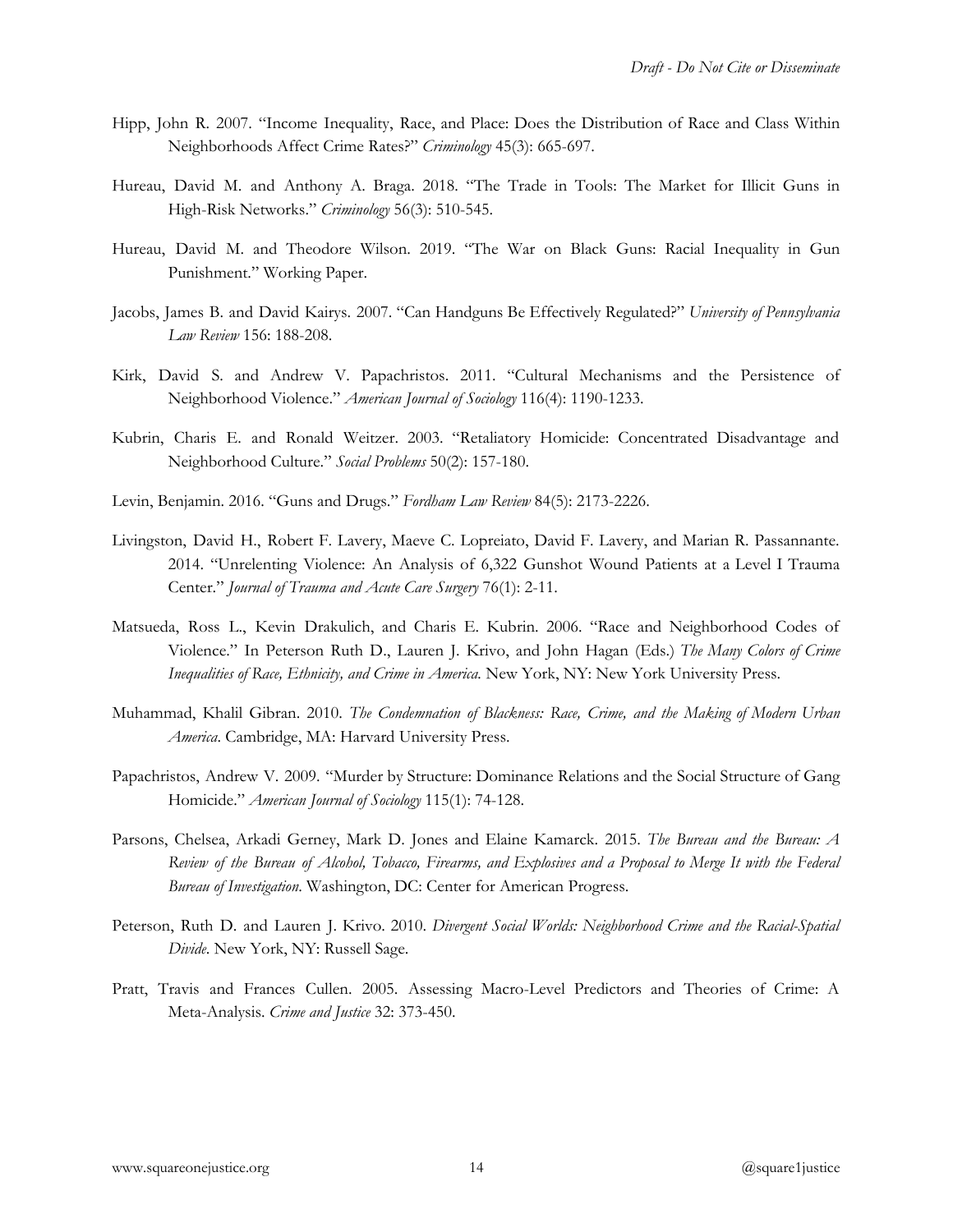- Richardson, Erin G. and David Hemenway. 2011. "Homicide, Suicide, and Unintentional Firearm Fatality: Comparing the United States with Other High Income Countries, 2003." *Journal of Trauma: Injury, Infection, and Critical Care* 70(1): 238-243.
- St. Jean, Peter K.B. 2007. *Pockets of Crime: Broken Windows, Collective Efficacy, and th e Criminal Point of View*. Chicago, IL: University of Chicago Press.
- Sampson, Robert J. 2012. Great American City: Chicago and the Enduring Neighborhood Effect. Chicago, IL: University of Chicago Press.
- Sampson, Robert J. 2013. "The Place of Context: A Theory and Strategy for Criminology's Hard Problems." *Criminology* 51(1): 1-31.
- Sampson, Robert J., Stephen W. Raudenbush, and Felton Earls. 1997. "Neighborhoods and Violent Crime: A Multilevel Study of Collective Efficacy." *Science* 277(5328): 918-924.
- Sampson, Robert J. and William Julius Wilson. 1995. "Toward a Theory of Race, Crime, and Urban Inequality." Pp. 37-54 in *Crime and Inequality*  , edited by Hagan, J. and Peterson, Ruth D. Palo Alto, CA: Stanford University Press.
- Sampson, Robert J., William Julius Wilson, and Hannah Katz. 2018. "Reassessing 'Toward a Theory of Race, Crime, and Urban Inequality:' Enduring and New Challenges in 21<sup>st</sup> Century America." Du Bois *Review* 15(1): 13-34.
- Sauaia, Angela, Eduardo Gonzalez, and Hunter B. Moore. 2016. "Fatality and Severity of Firearm Injuries in a Denver Trauma Center, 2000-2013." *JAMA* 315(22): 2465-2467.
- Shaw, Clifford R. and Henry D. McKay. 1969 [1942]. *Juvenile Delinquency and Urban Areas.*  Chicago, IL: University of Chicago Press.
- Sharkey, Patrick. 2018. Uneasy Peace: The Great Crime Decline, The Renewal of City Life, and the Next War on *Violence.* New York, NY: W.W. Norton & Company.
- Spitzer, Robert J. 2015. *Guns Across America: Reconciling Gun Rules and Rights*  . New York, NY: Oxford University Press.
- Travis, Jeremy, Bruce Western, and Steve Redburn (Eds.). 2014. The Growth of Incarceration in the United States: *Exploring Causes and Consequences*. Washington, DC: The National Academies Press.
- Webster, Daniel W., Jon S. Vernick, Maria T. Bulzacchelli, and Katherine A. Vittes. 2012. "Temporal Association Between Federal Gun Laws and the Diversion of Guns to Criminals in Milwaukee." *Journal of Urban Health* 89(1): 87-97.

Western, Bruce. 2006. *Punishment and Inequality in America.* New York, NY: Russell Sage Foundation Press.